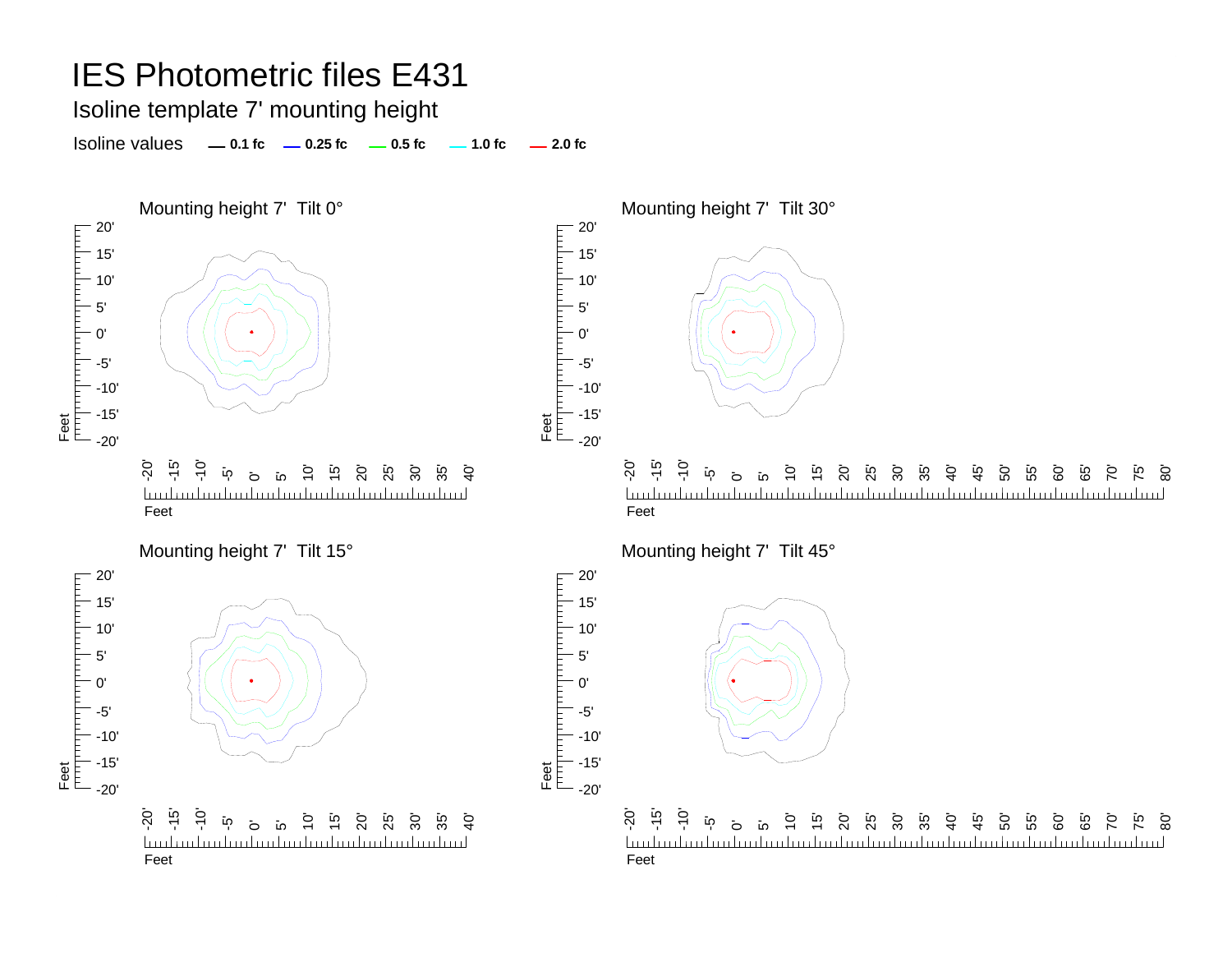Isoline template 9' mounting height

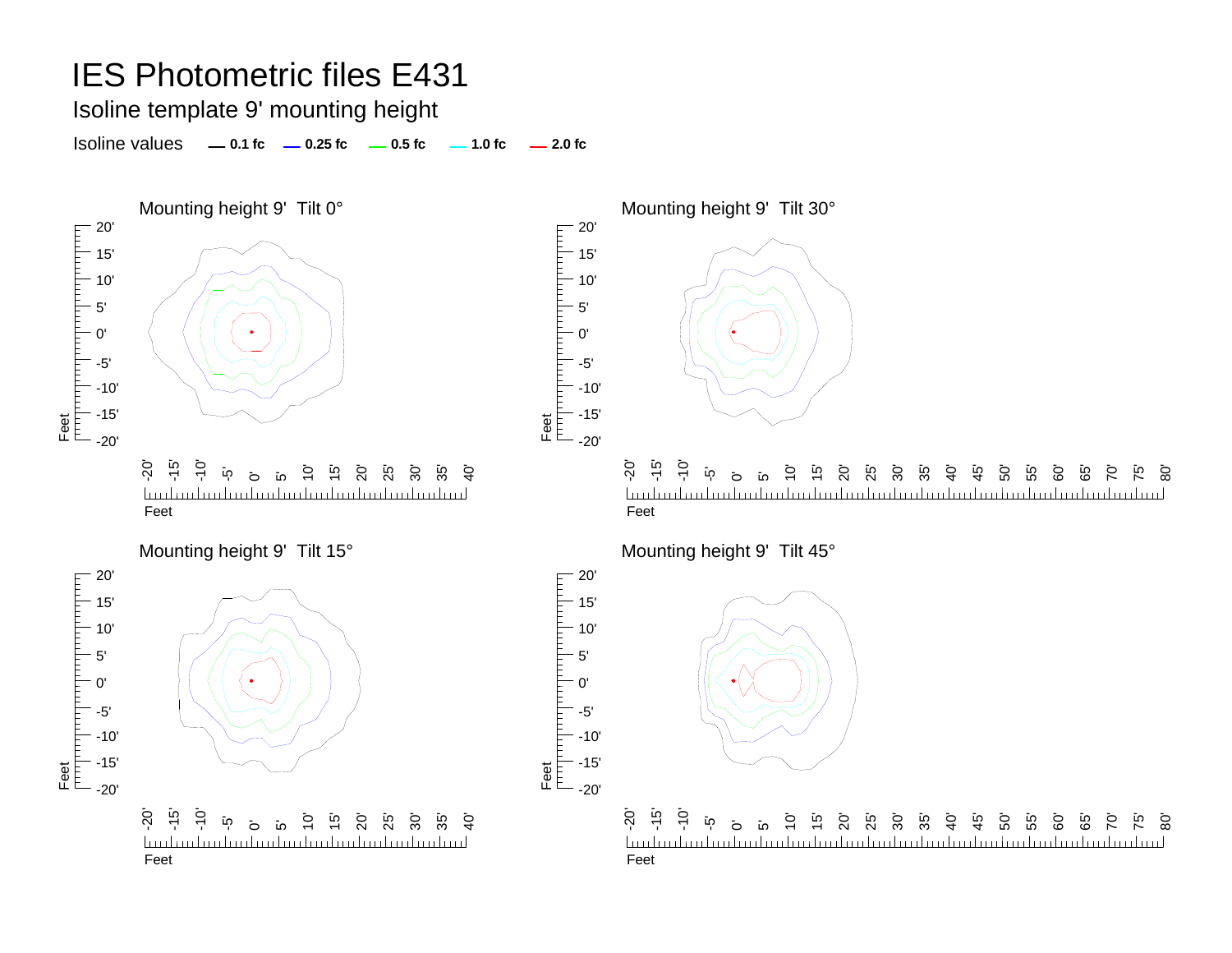Isoline template 11' mounting height

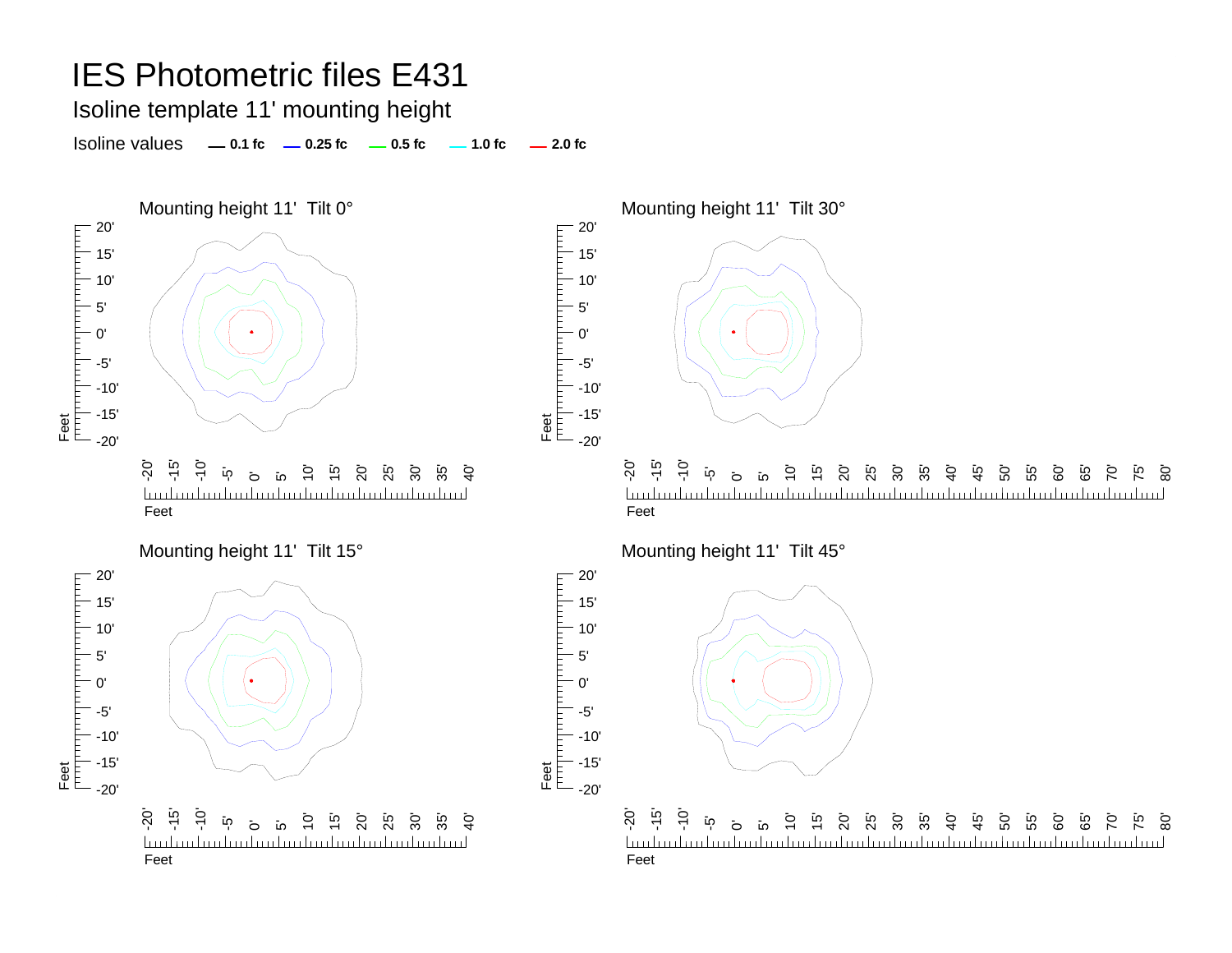Isoline template 20' mounting height

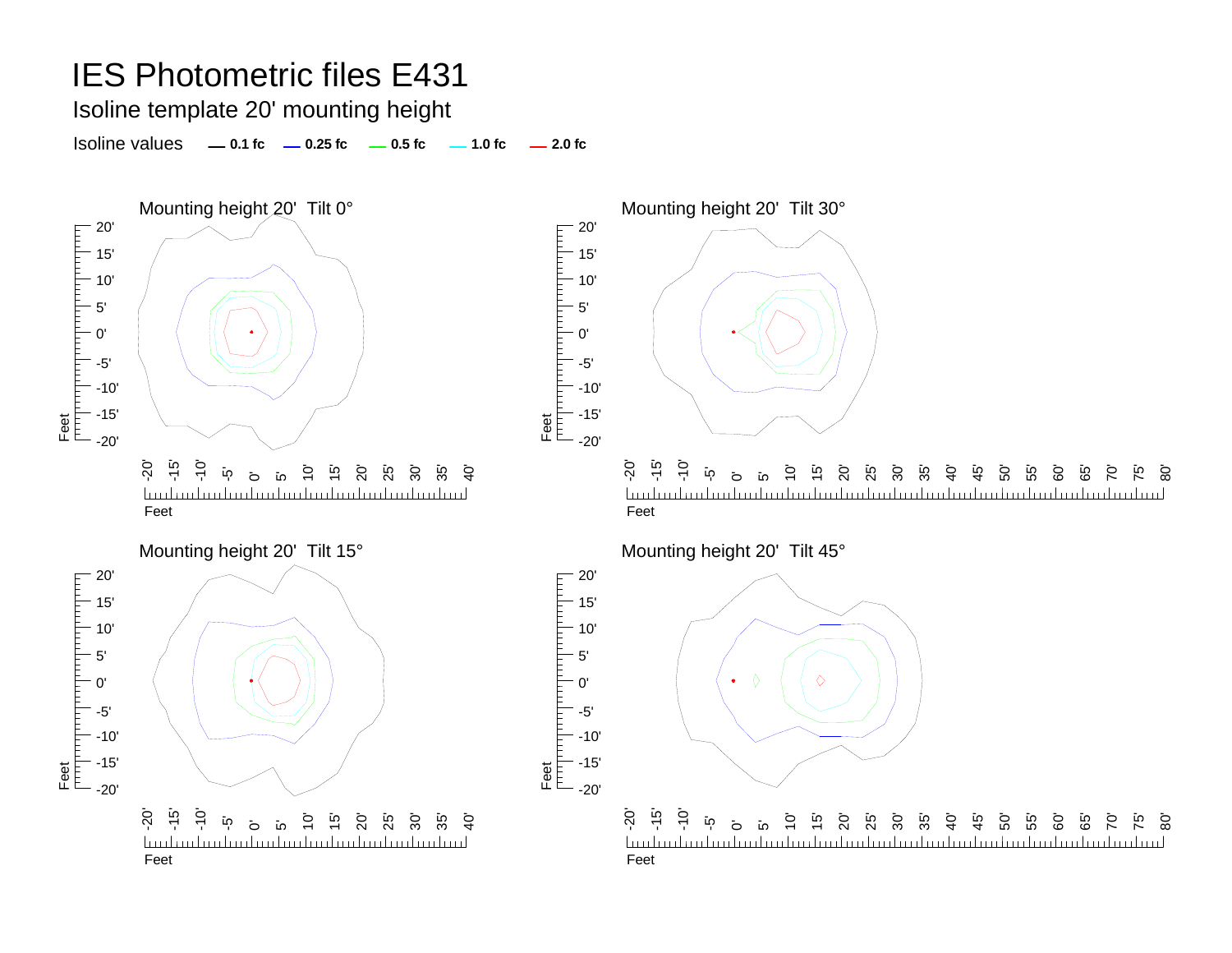Isoline template 25' mounting height